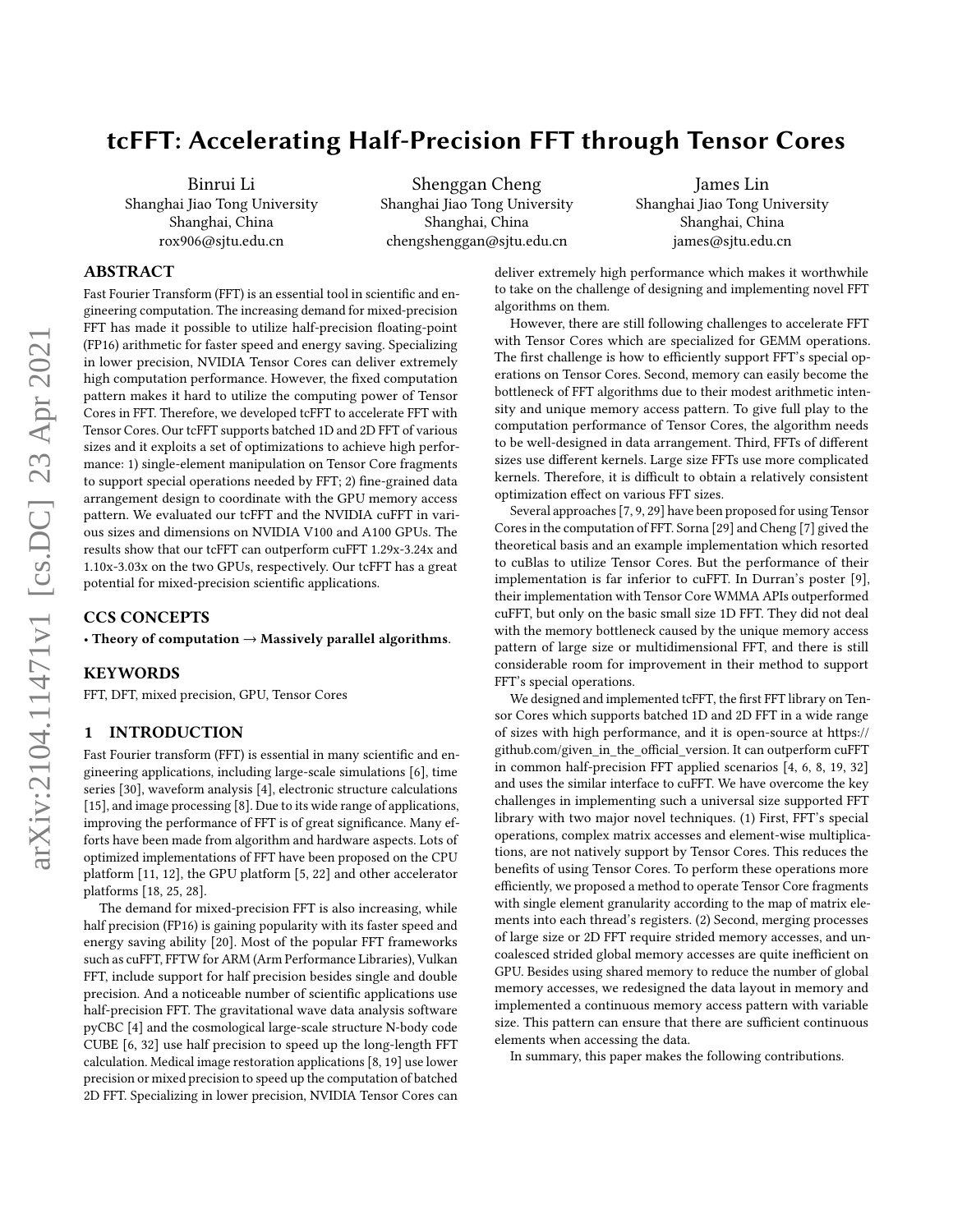- We developed tcFFT to accelerate FFT on Tensor Cores with high performance, which supports batched 1D and 2D FFT of various sizes. (Sec [3\)](#page-2-0).
- We propose two major novel techniques to imporve its performance: a) a single-element manipulation on Tensor Core fragments to efficiently support special operations needed by FFT (Sec [4.1\)](#page-3-0); b) a special design for data arrangement and a continuous memory access pattern with variable size to alleviate the memory bottleneck (Sec [4.2\)](#page-4-0);
- We evaluate tcFFT on NVIDIA Volta and Ampere GPUs. On V100, it achieves 1.90x speedup on average on 1D FFTs and 1.29x-3.24x speedup on 2D FFTs over half-precision kernels on CUDA cores from cuFFT. On A100, it achieves 1.24x on average and 1.10x-3.03x, respectively (Sec [5\)](#page-5-0).

## 2 BACKGROUND

#### <span id="page-1-2"></span>2.1 FFT in Matrix Form

Fast Fourier transform is an efficient algorithm to compute the discrete Fourier transform(DFT) of a sequence. The DFT converts an N-point sequence into a same-length sequence, according to the following equation, where  $x$  denotes the original sequence and  $X$ denotes its DFT:

$$
X[k] = \sum_{n=0}^{N-1} x[n] \times e^{-j2\pi nk/N}
$$
 (1)

This process can be viewed as a matrix-vector multiplication between the DFT matrix and the original sequence. The computational complexity of this process is  $O(N^2)$ . The DFT is useful in many fields, but computing it directly from the definition is often too slow to be practical. One of the most widely used FFT algorithm, Cooley-Tukey FFT algorithm, reduce the computational complexity to  $O(Nlog(N))$ . This algorithm can calculate the DFT of an N-point sequence from  $N_1$  DFTs of its  $N/N_1$ -point subsequences according to equation [2](#page-1-0) which can be used recursively until the size of the subsequences is 1. The basic flow of the algorithm has three steps:

- (1) Divide the original N-point sequence into  $N_1$  subsequences of length  $N_2$  which equals  $N/N_1$ .
- (2) Use Cooley-Tukey FFT algorithm on each  $N_2$ -point subsequence recursively.
- (3) Combine  $N_1$  subsequences to get the DFT of the original N-point sequence, according to equation [2.](#page-1-0)

The above radix- $N_1$  Cooley-Tukey algorithm reduces the computational complexity to  $O(N_1 N \log_{N_1} N)$ .  $\log_{N_1} N$  is the number of the major recurrences and  $N_1 N$  is the number of operations in each iteration, where  $N_1$  usually takes the value 2 or 4 to simplify the calculation in traditional implementations of FFT.

<span id="page-1-0"></span>
$$
X[k] = \sum_{m=0}^{N_1 - 1} W_N^{mk} X_m[k \mod N_2]
$$
 (2)

We call step (3) of the original algorithm a merging process for the rest of the paper. It is the core of FFT. The complete FFT algorithm consists of multiple merging processes. The merging process can be expressed in the form of matrix as equation [3.](#page-1-1) It is rewritten from equation [2](#page-1-0) according to the periodicity of  $W_N^{mk}$ .

<span id="page-1-1"></span>
$$
X_{out} = F_{N_1} \cdot (T_{N_1 N_2} \odot X_{in}) \tag{3}
$$

where, · denotes matrix product, ⊙ denotes element-wise product.  $X_{out}$  represents the matrix form of the output N-point DFT of the original sequence. The matrix is  $N_1 \times N_2$  and is shown as follows:

$$
X_{out} = \begin{bmatrix} X[0] & X[1] & \cdots & X[N_2-1] \\ X[N_2] & X[N_2+1] & \cdots & X[2N_2-1] \\ \vdots & \vdots & \ddots & \vdots \\ X[(N_1-1)N_2] & X[(N_1-1)N_2+1] & \cdots & X[N_1N_2-1] \end{bmatrix}
$$

 $F_{N_1}$  denotes the  $N_1 \times N_1$  radix- $N_1$  DFT matrix. It can fit well in the Tensor Cores when  $N_1$  is 16.  $T_{N_1 N_2}$  is an  $N_1 \times N_2$  twiddle factor matrix, it has the same size as  $\overline{X_{out}}$  and  $X_{in}$ .  $F_{N_1}$  and  $T_{N_1N_2}$  are shown as follows:

$$
F_{N_1} = \begin{bmatrix} W_{N_1}^0 & W_{N_1}^0 & \cdots & W_{N_1}^0 \\ W_{N_1}^0 & W_{N_1}^1 & \cdots & W_{N_1}^{N_1-1} \\ \vdots & \vdots & & \vdots \\ W_{N_1}^0 & W_{N_1}^{N_1-1} & \cdots & W_{N_1}^{(N_1-1)(N_1-1)} \\ \end{bmatrix} \\ T_{N_1 N_2} = \begin{bmatrix} W_N^0 & W_N^0 & \cdots & W_N^0 \\ W_N^0 & W_N^1 & \cdots & W_N^0 \\ \vdots & \vdots & & \vdots \\ W_N^0 & W_N^{N_1-1} & \cdots & W_N^{(N_1-1)(N_2-1)} \\ \vdots & \vdots & & \vdots \\ W_N^0 & W_N^{N_1-1} & \cdots & W_N^{(N_1-1)(N_2-1)} \\ \end{bmatrix}
$$

 $X_{in}$  denotes the input  $N_1$   $N_2$ -point DFT sequences as follows:

$$
X_{in} = \begin{bmatrix} X_0[0] & X_0[1] & \cdots & X_0[N_2 - 1] \\ X_1[0] & X_1[1] & \cdots & X_1[N_2 - 1] \\ \vdots & \vdots & & \vdots \\ X_{N_1 - 1}[0] & X_{N_1 - 1}[1] & \cdots & X_{N_1 - 1}[N_2 - 1] \end{bmatrix}
$$

where  $X_m$  dentoes the DFT of the m-th  $(N_2 - 1)$ -point sampling subsequence of original x.  $x_m[n] = x[nN_1 + m]$ , for all  $0 \le n \le$  $N_2$  – 1.  $X_m$  is calculated in the previous iteration.

The above content describes how the FFTs of  $N_1$  short sequences are converted into the FFT of a long sequence through matrix multiplication and element-wise multiplication in a merging process. Since the FFT of a sequence of length one is itself, the FFT of the original sequence can be obtained through this process of  $\log_{N_1} N$ times.

## 2.2 Tensor Cores

Tensor Cores are special computing units introduced from NVIDIA Volta microarchitectures which perform mixed-precision matrixmultiply-and-accumulate operation. Different from CUDA Cores, Tensor Cores provide a compute primitive of matrix-matrix rather than scalar-scalar. For example, Tesla V100 contains 640 Tensor Cores. Each Tensor Core can perform the operation  $D = A \cdot B + C$ in one GPU clock cycle, where all matrices are  $4 \times 4$  matrices. The precision of matrices  $A$  and  $B$  are FP16, while The precision of matrices  $C$  and  $D$  may be FP16 or FP32.

Tesla V100 and A100 deliver groundbreaking performance with half-precision or mixed-precision matrix multiply through Tensor Cores, which is shown in Table [1.](#page-2-1) Tensor Cores have their own local memory consisting of fragments. Matrices are loaded and stored in fragments, allowing data sharing across registers [\[23\]](#page-9-18). Existing work reveals that fragments will use register memory from the hardware perspective [\[16,](#page-9-19) [17,](#page-9-20) [31\]](#page-9-21).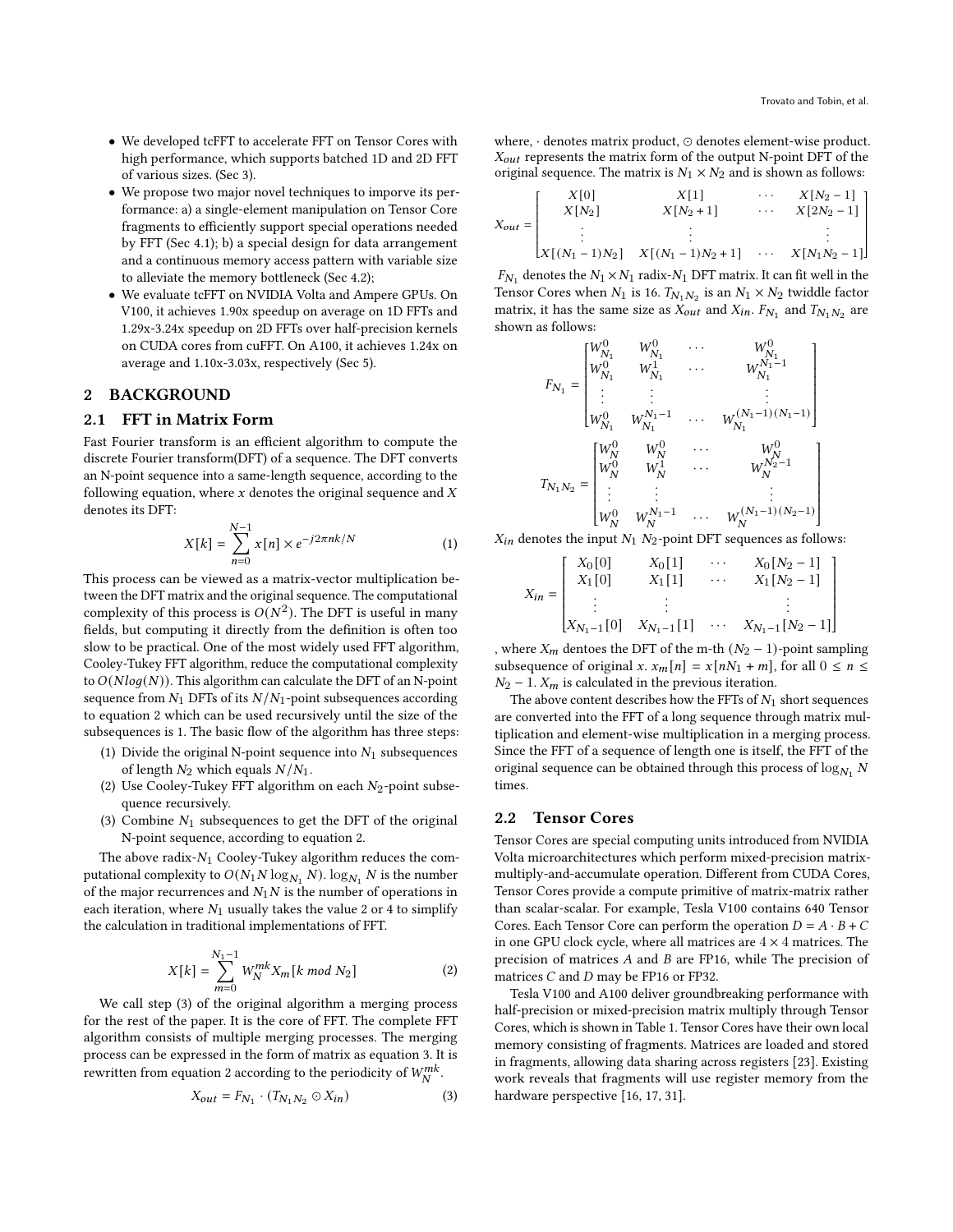tcFFT: Accelerating Half-Precision FFT through Tensor Cores

<span id="page-2-1"></span>Table 1: Performance of Tensor Cores on V100 and A100.

<span id="page-2-2"></span>

Figure 1: The complete execution prcocess of tcFFT: First, create a plan based on the dimensions and the size of the input data. This plan selects an optimal set of merging kernels from the pre-implemented merging kernel collection. Then, the execution function is called with the plan and the original data as input. In the execution function, the previously determined merging kernels are executed in turn in multiple iterations and multiple types of memory in GPU is fully utilized to increase the reuse of data.

## <span id="page-2-0"></span>3 TCFFT

### 3.1 Architecture

Modeled after FFTW and cuFFT, tcFFT uses a simple configuration mechanism called a plan. A plan chooses a series of optimal radix-X merging kernels. Then, when the execution function is called,

actual transform takes place following the plan. Figure [1](#page-2-2) shows the complete process of performing an FFT. First, a function is called to create a plan based on the dimension and the size of the input data. This plan selects an optimal set of merging kernels from the pre-implemented merging kernel collection. Then, the execution function is called with the plan and the original data as input. In the execution function, the previously determined merging kernels are executed in turn in multiple iterations. Meantime, multiple types of memory in GPU is fully utilized to increase the reuse of data. After all iterations are executed, the FFT of the original sequence is obtained.

By decomposing the FFT process into a series of merging kernels, we improved the code reusability and also greatly reduced the workload of subsequent performance-related optimization work.

Support FFTs of all power-of-two sizes. We have developed a series of merging kernels of different radices to support FFTs of all power-of-two sizes. The radices of these kernels cover all powers of 2 from 16 to 8192 and larger size FFTs can be realized by combining these basic kernels. Tensor Cores only provide computing power for computing  $16 \times 16 \times 16$  GEMM, which can be used in power-of-16 radices. To implement more radices, smaller radices should be introduced. We introduced radix 2 and radix 4, for their DFT matrices only have 0, 1 and -1, and have high computational efficiency. They are computed using FP16 CUDA Cores and account for a small proportion in the total calculation time.

By implementing a collection of merging kernels of a lot of sizes, we enable tcFFT to support FFTs of all power-of-two lengths.

Support batched FFT and 2D FFT. Batched FFT and 2D FFT are of vital importance in application scenarios. 2D FFT performs FFT on each dimension of 2D sequences in turn. It can be implemented by strided batched FFT. Take a 2D FFT on an  $N_1 \times N_2$  row-major matrix as an example, an  $N_1$  batch of  $N_2$ -point FFT is applied on the  $N_1$  rows and then an  $N_2$  batch of strided  $N_1$ -point FFT is applied on the  $N_1$  columns. The order of these two processes can be changed but strided batched FFT is essential.

We have implemented merging kernels that support batch and strided data. Batched FFT and 2D FFT can be implemented by calling them with proper parameters. tcFFT has the following plan functions for batched 1D and 2D FFTs:

- tcfftPlan1D (tcfftHandle \*plan, int nx, int batch): This function is used to create a configuration to execute FFT on a batch of 1D sequences of equal length. nx gives the length and batch is the number of sequences.
- tcfftPlan2D (tcfftHandle \*plan, int nx, int ny, int batch): This function is used for FFT on batched 2D sequences. nx gives the size of the first dimension and  $n\gamma$  is the size of the second dimension. The data are stroed in row-major, which means that the second dimension continues in memory.

These functions can create plans for batched 1D FFT and 2D FFT. They pre-selected a series of optimal merging kernels of different radices for the special size.

### 3.2 Merging Kernels

Algorithm [1](#page-3-1) shows the radix-512 batched merging kernel. It takes  $N_1$  groups of data as input. There are 512 FFT sequences of size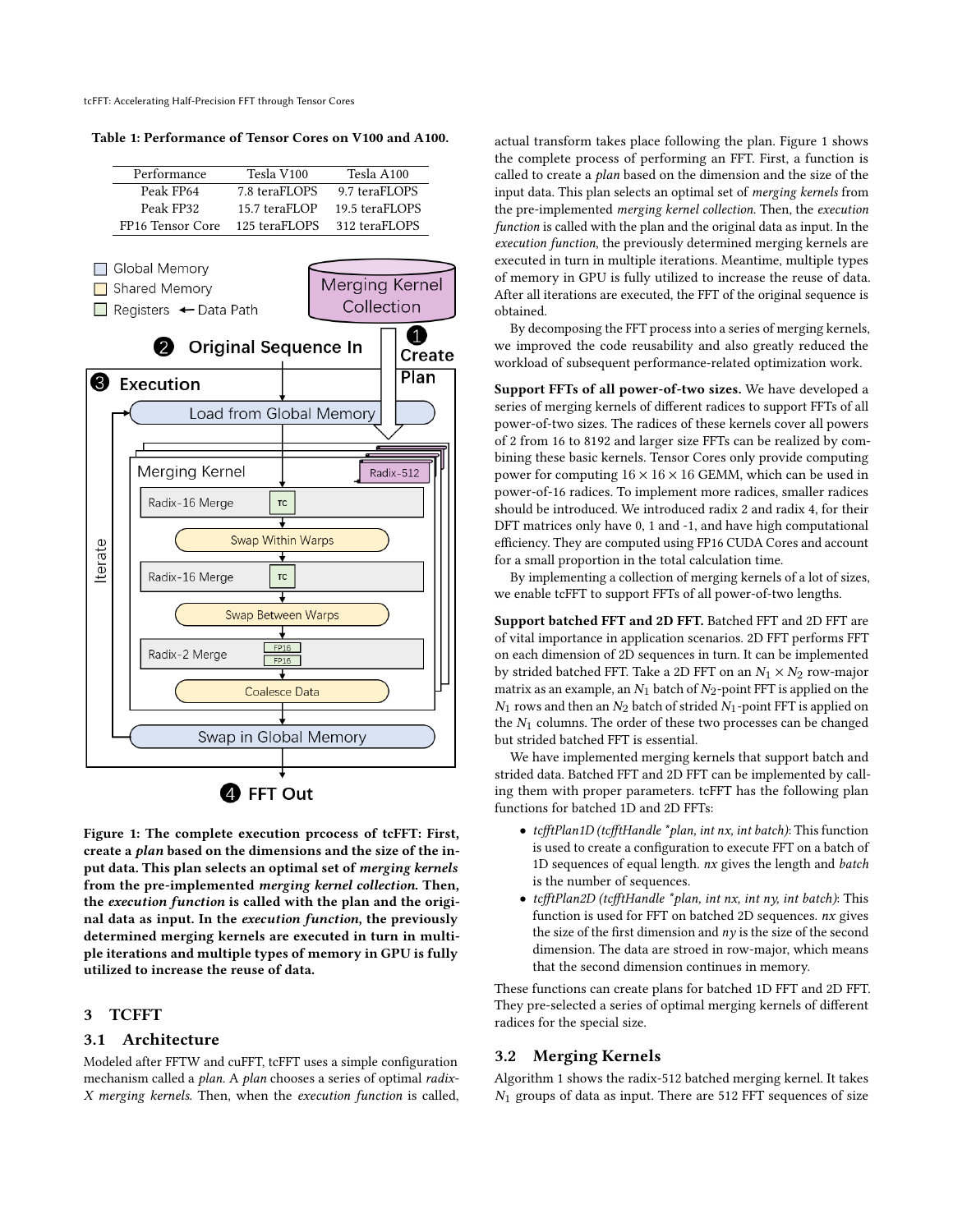<span id="page-3-1"></span>

|    | <b>Algorithm 1:</b> Radix-512 merging kernel                                               |  |  |  |  |  |  |  |
|----|--------------------------------------------------------------------------------------------|--|--|--|--|--|--|--|
|    | <b>Input:</b> $N_1 \times 512$ FFTs of size $N_2$                                          |  |  |  |  |  |  |  |
|    | <b>Output:</b> $N_1$ FFTs of size $512N_2$                                                 |  |  |  |  |  |  |  |
|    | 1 $F_{16\times16}$ ← Load Radix-16 DFT Matrix;                                             |  |  |  |  |  |  |  |
|    | 2 $Tw_{16\times N_2} \leftarrow$ Prepare Twiddle Factors while read Input;                 |  |  |  |  |  |  |  |
|    | 3 Consider input data as $32N_1 In_{16\times N_2}$ matrices;                               |  |  |  |  |  |  |  |
|    | 4 foreach $In_{16\times N_2}$ matrix do                                                    |  |  |  |  |  |  |  |
| 5  | foreach $Infrag_{16\times 16}$ in $In_{16\times N_2}$ do                                   |  |  |  |  |  |  |  |
|    | /* Parallel by Warps<br>$\star/$                                                           |  |  |  |  |  |  |  |
| 6  | $TwFrag_{16\times 16} \leftarrow$ load a fragment from $Tw_{16\times N_2}$ ;               |  |  |  |  |  |  |  |
| 7  | $Infrag_{16\times 16} \leftarrow Infrag_{16\times 16} \odot TwFrag_{16\times 16};$         |  |  |  |  |  |  |  |
|    | // on FP16 units                                                                           |  |  |  |  |  |  |  |
| 8  | $OutFrag_{16\times 16} \leftarrow F_{16\times 16} \cdot InFrag_{16\times 16}$ ;<br>$//$ on |  |  |  |  |  |  |  |
|    | Tensor Cores                                                                               |  |  |  |  |  |  |  |
| 9  | Store <i>OutFrag</i> <sub>16<math>\times</math>16 to intermediate data;</sub>              |  |  |  |  |  |  |  |
| 10 | end                                                                                        |  |  |  |  |  |  |  |
|    | 11 end                                                                                     |  |  |  |  |  |  |  |
| 12 | $Tw_{16\times 16N_2} \leftarrow$ Prepare Twiddle Factors;                                  |  |  |  |  |  |  |  |
|    | 13 Consider intermediate data as $2N_1 In_{16\times 16N_2}$ matrices;                      |  |  |  |  |  |  |  |
|    | 14 foreach $In_{16\times16N_2}$ matrix do                                                  |  |  |  |  |  |  |  |
| 15 | foreach InFrag <sub>16×16</sub> in In <sub>16×16</sub> N <sub>2</sub> do                   |  |  |  |  |  |  |  |
|    | /* Parallel by Warps<br>$\star/$                                                           |  |  |  |  |  |  |  |
| 16 | $TwFrag_{16\times 16} \leftarrow$ load a fragment from $Tw_{16\times 16N_2}$ ;             |  |  |  |  |  |  |  |
| 17 | $InFrag_{16\times 16} \leftarrow InFrag_{16\times 16} \odot TwFrag_{16\times 16}$ ;        |  |  |  |  |  |  |  |
|    | // on FP16 units                                                                           |  |  |  |  |  |  |  |
| 18 | $OutFrag_{16\times 16} \leftarrow F_{16\times 16} \cdot InFrag_{16\times 16}$ ;<br>$//$ on |  |  |  |  |  |  |  |
|    | Tensor Cores                                                                               |  |  |  |  |  |  |  |
| 19 | Store <i>OutFrag</i> <sub>16<math>\times</math>16 to intermediate data;</sub>              |  |  |  |  |  |  |  |
| 20 | end                                                                                        |  |  |  |  |  |  |  |
|    | 21 end                                                                                     |  |  |  |  |  |  |  |
| 22 | $F_{2\times2} \leftarrow$ Load Radix-2 DFT Matrix;                                         |  |  |  |  |  |  |  |
| 23 | $Tw_{2\times256N_2} \leftarrow \text{Prepare Twiddle Factors};$                            |  |  |  |  |  |  |  |
|    | 24 Consider intermediate data as $N_1 In_{2 \times 256N_2}$ matrices;                      |  |  |  |  |  |  |  |
|    | 25 foreach $In_{2\times 256N_2}$ matrix do                                                 |  |  |  |  |  |  |  |
| 26 | foreach $InFrag_{2\times1}$ in $In_{2\times256N_2}$ do                                     |  |  |  |  |  |  |  |
|    | /* Parallel by Threads<br>$\star/$                                                         |  |  |  |  |  |  |  |
| 27 | $TwFrag_{2\times 1} \leftarrow$ load a fragment from $Tw_{2\times 256N_2}$ ;               |  |  |  |  |  |  |  |
| 28 | $Infrag_{2\times 1} \leftarrow Infrag_{2\times 1} \odot TwFrag_{2\times 1};$<br>$//$ on    |  |  |  |  |  |  |  |
|    | FP16 units                                                                                 |  |  |  |  |  |  |  |
| 29 | $OutFrag_{2\times 1} \leftarrow F_{2\times 2} \cdot InFrag_{2\times 1}$ ; // on Tensor     |  |  |  |  |  |  |  |
|    | Cores                                                                                      |  |  |  |  |  |  |  |
| 30 | Store OutFrag <sub>2×1</sub> to output data;                                               |  |  |  |  |  |  |  |
| 31 | end                                                                                        |  |  |  |  |  |  |  |
|    | 32 end                                                                                     |  |  |  |  |  |  |  |

 $N_2$  in each group, and they will be merged into one FFT sequence of size  $512N_2$ . The merging kernel contains three sub-merging processes. Line 1-11 and line 12-21 are two radix-16 sub-merging processes accelerated by Tensor Cores and line 22-32 is a radix-2 sub-merging process. Radix-16 sub-merging kernel is the base of tcFFT.

Radix-16 sub-merging kernel. Radix-16 merging kernel is the base of tcFFT, because a  $16 \times 16$  matrix can fill a Tensor Core fragment, bringing the highest computational efficiency. We treat the  $X_{out}$  matrix and the  $X_{in}$  matrix as multiple  $16 \times 16$  matrices, which can be calculated in parallel. A radix-16 sub-merging kernel can execute a radix-16 merging process described by the equation  $X_{out} = F_{N_1} \cdot (T_{N_1 N_2} \odot X_{in})$  from section [2.1.](#page-1-2) Radix-16 merging process combines FFTs of 16 sequences into an FFT of a sequence of 16 times the length. Strided data layout is also supported, and we will optimize the efficiency of memory accesses in section [4.2.](#page-4-0)

As shown in line 1-11 in algorithm [1,](#page-3-1) the sub-merging process firstly loads the radix-16 DFT matrix and calculates twiddle factors while reading input. These matrices are divided into  $16 \times 16$ fragments and distributed to the GPU warps for parallelization. Then wraps execute matrix-multiplication with Tensor Cores and element-wise multiplication with FP16 CUDA Cores on these fragments. After that, all fragments are put together, and  $N_1 \times 512$  FFT sequences of size  $N_2$  are merged into  $N_1 \times 32$  FFT sequences of size  $16N<sub>2</sub>$ . Throughout the sub-merging process, intermediate results are stored in the Tensor Core fragments, we will discuss how to manipulate them efficiently in section [4.1.](#page-3-0)

Combine multiple mergings. The  $log N$  merging processes of the FFT algorithm requires  $log N$  times of memory accesses, and the arithmetic intensity of an original merging process is not large enough. To reduce the times of global memory accesses and increase the arithmetic intensity, a complete merging kernel consists of multiple sub-merging processes and uses shared memory to exchange data in the middle.

The range of data exchange taking place in the whole FFT process has different scales. Take radix-512 merging kernel as an example, after the first radix-16 merging, each warp can exchange data internally through shared memory, for it holds all the elements needed. This can be done without synchronization. After the second radix-16 merging, data are exchanged between warps also through shared memory, but a block-range synchronization is needed. After the second radix-2 merging, data exchanges between blocks are needed, which can only be done through global memory.

We implemented merging kernels so that global memory accesses are performed only when necessary and only unavoidable synchronizations are introduced. This implementation achieves the purpose of reducing bandwidth requirements and increasing arithmetic intensity.

## 4 PERFORMANCE OPTIMIZATION

#### <span id="page-3-0"></span>4.1 Optimizations to Tensor Cores

FFT requires complex-matrix access and element-wise multiplication operations. However, they can not be performed efficiently when the data is stored as a Tensor Core fragment due to the limitations of Tensor Core APIs.

The limitations of Tensor Core APIs. NVIDIA provides Warp Matrix Multiply Accumulate (WMMA) APIs for leveraging Tensor Cores to accelerate matrix problems of the form  $D = A \cdot B + C$ . There are four functions as follows [\[24\]](#page-9-22):

• load\_matrix\_sync: All warp lanes loads a matrix fragment from memory, synchronously.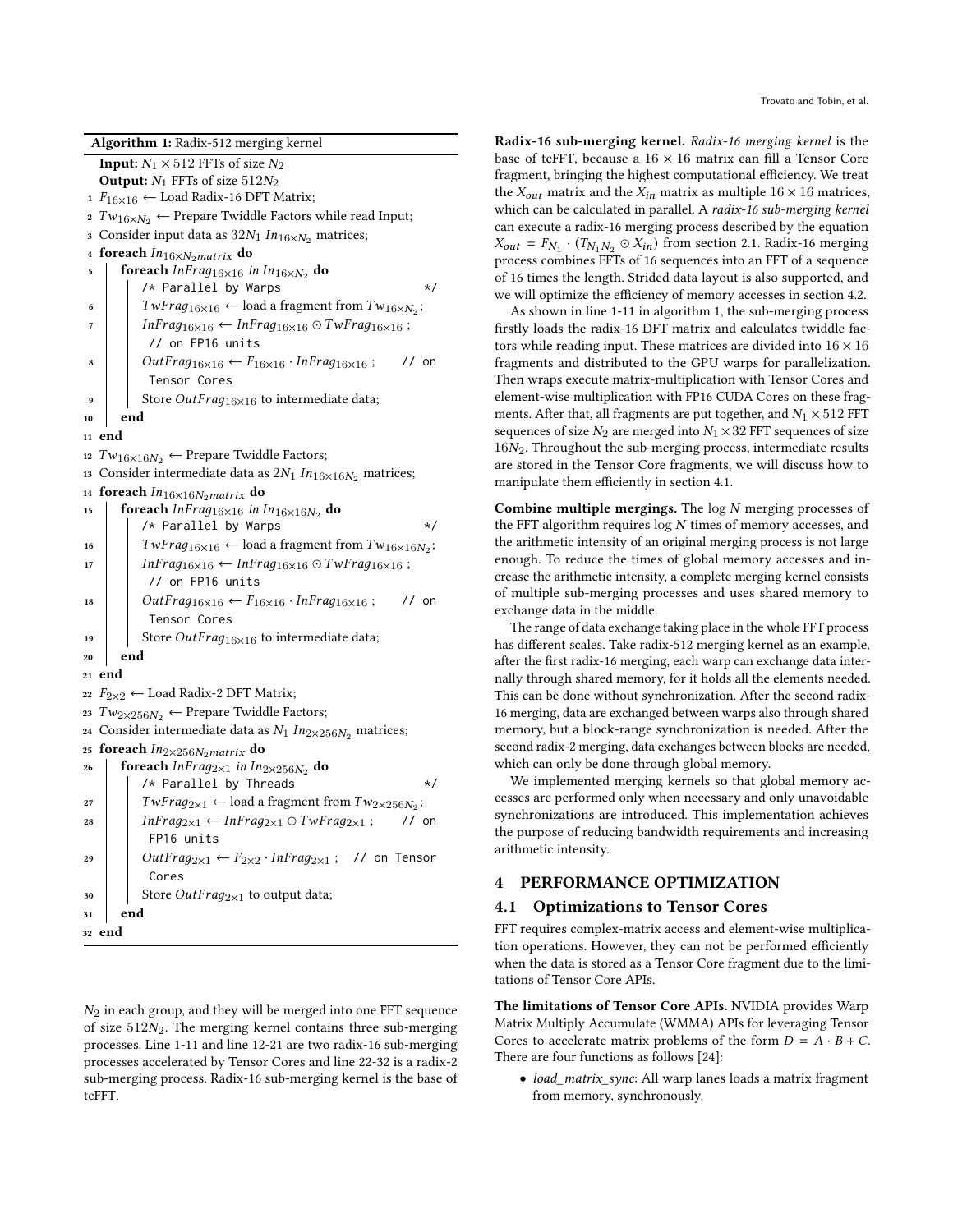- store\_matrix\_sync: All warp lanes stores a matrix fragment to memory, synchronously.
- fill fragment: Fill a matrix fragment with a constant value.
- *mma\_sync*: All warp lanes perform the warp-synchronous matrix multiply-accumulate operation  $D = A \cdot B + C$  or the in-place operation,  $C = A \cdot B + C$ .

where a fragment is an overloaded class containing a tile of a matrix distributed across registers of all threads in the warp.

However, more operations are needed to execute FFT efficiently. (1) First, the data for FFT is usually stored in complex form. Therefore, in the stage of complex-matrix loading and storing, the input fragment of a complex matrix needs to be reformatted into an imaginary matrix fragment and a real matrix fragment. (2) Second, in the stage of computation, an element-wise multiplication operation is necessary to calculate  $T_{N_1 N_2} \odot X_{in}$  in equation [3.](#page-1-1)

These two operations can only be done after the fragment is stored from registers to shared memory with WMMA APIs. But it is inefficient to do so, considering that eight Tensor Core units in one SM processor are capable of performing eight  $4 \times 4 \times 4$ matrix-multiply-and-accumulate operation in one GPU clock cycle.

A more flexible way to work with Tensor Cores. NVIDIA does provide a method to access an individual fragment element but this can only be done uniformly, because we don't know which elements are stored in each thread. Prior work has showed some of these element distributed maps on specific GPU models. However, these maps differ when fragment parameters change and differ on different GPU models. So we developed a tool to help obtain specific maps when needed. The map of a *half datatype*,  $16 \times 16 \times 16$ shape, row-major layout, matrix\_b type fragment on V100 is shown in figure [2.](#page-4-1) It is used to store tiles from the input data matrix in tcFFT. The  $16 \times 16$  matrix in the figure represents the matrix tile stored in this fragment. The numbers in the matrix indicate which threads in the warp store the element, for example, 16 and 20 in the second row and fifth column indicate that threads 16 and 20 have stored the element  $InFrag_{2.5}$ . The arrow in the first column shows the order of elements stored in thread 0, 4.

With the above maps, specified individual fragment element can be accessed. This individual element access is implemented using the fragment class member fragment::num\_elements and the class member fragment::x[num\_elements]. The first one keeps the num of fragment elements in this thread and the second one stores them in the above order.

Implementing FFT's special operations efficiently. With the above method, we implemented efficient element-wise multiplications and complex matrix accesses to accelerate tcFFT. Moreover, we interleaved these two operations to hide latency.

Algorithm [2](#page-4-2) demonstrates this process. The calc\_eid function takes the fragment element map and the thread ID in a warp as parameters and returns the element id in the matrix tile. Then the thread can load the element from memory while calculating the corresponding twiddle factor and performs a complex multiplication after that. Finally, the result is assigned to the Tensor Core fragments. This process replaces the original complex matrix decomposition and element-wise multiplication operations performed in shared memory.

<span id="page-4-1"></span>

Figure 2: The map of the input fragment used in tcFFT on V100: The  $16 \times 16$  matrix in the figure represents the matrix tile stored in this fragment. The numbers in the matrix indicate which threads in the warp store the element, for example, 16 and 20 in the second row and fifth column indicate that threads 16 and 20 have stored element  $InFrag_{2.5}$ . The arrow in the first column shows the order of elements stored in thread 0, 4.

<span id="page-4-2"></span>

| <b>Algorithm 2: FFT's special operations</b>                      |  |  |  |  |  |  |  |  |
|-------------------------------------------------------------------|--|--|--|--|--|--|--|--|
| /* Complex-matrix access and element-wise                         |  |  |  |  |  |  |  |  |
| multiplication in a thread view<br>$\star/$                       |  |  |  |  |  |  |  |  |
| <b>Input:</b> fragment element <b>map</b>                         |  |  |  |  |  |  |  |  |
| 1 fragment frag in real;                                          |  |  |  |  |  |  |  |  |
| fragment frag in imag;<br>$\mathbf{2}$                            |  |  |  |  |  |  |  |  |
| 3 for $i \leftarrow 0$ to frag_in_real.num_elements - 1 do        |  |  |  |  |  |  |  |  |
| eid $\leftarrow$ calc eid (threadId, i, <b>map</b> );             |  |  |  |  |  |  |  |  |
| half2 twiddle $\leftarrow$ get_twi(block_start, warp_start, eid); |  |  |  |  |  |  |  |  |
| half2 in ele $\leftarrow$ In[block start+warp start+eid];         |  |  |  |  |  |  |  |  |
| in $ele = cMul(in$ ele, twiddle);                                 |  |  |  |  |  |  |  |  |
| frag in real.x[i] $\leftarrow$ ele.x;<br>8                        |  |  |  |  |  |  |  |  |
| frag in imag.x[i] $\leftarrow$ ele.y;<br>9                        |  |  |  |  |  |  |  |  |
| 10 end                                                            |  |  |  |  |  |  |  |  |
|                                                                   |  |  |  |  |  |  |  |  |

By developing a tool to help find the map of matrix elements into each thread's fragment, we extended the programming methods of Tensor Cores, gained individual fragment element control, and showed how to use this method to optimize the tcFFT library. The effect of this optimization is shown and discussed in section [5.](#page-5-0)

#### <span id="page-4-0"></span>4.2 Alleviate the Memory Bottleneck

Memory can easily become the bottleneck of FFT algorithms on GPU for two reasons: First, the original  $log N$  merging processes of FFT algorithm require  $log N$  times of global memory accesses, and the arithmetic intensity of a single merging is small. Second, merging processes in FFT require strided memory accesses, and uncoalesced strided accesses are quite inefficient on GPU. For the first problem, we have combined multiple mergings when designing tcFFT. This reduces the times of global memory accesses and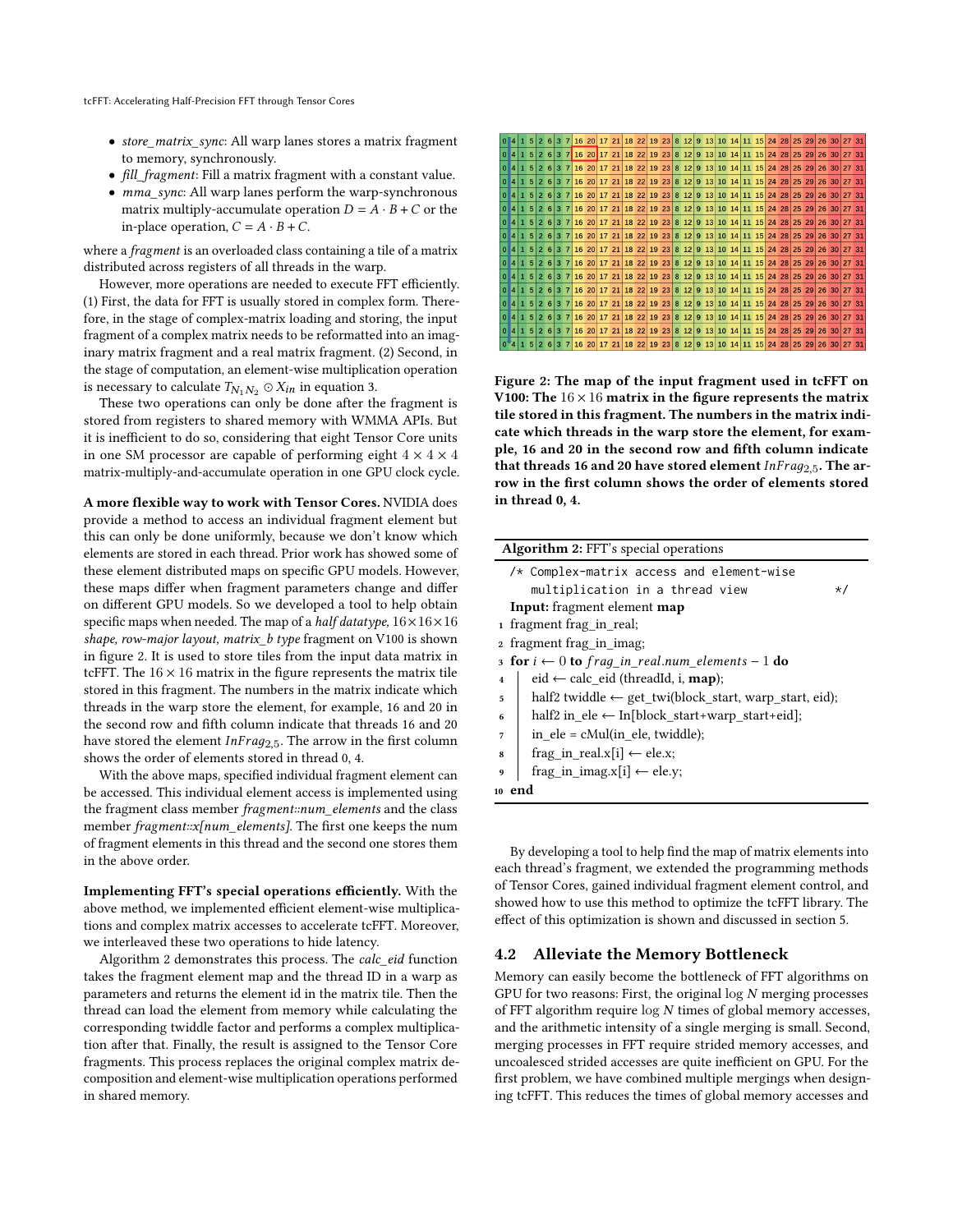<span id="page-5-1"></span>

(a) Original out-of-place merging with a fixed data order



<span id="page-5-2"></span>(b) tcFFT's in-place merging with a changing data order; two adjacent butterflies are joined and warps can access memory with continuous size 2.

Figure 3: tcFFT's in-place and coalesced memory access pattern: the last radix-2 merging process of an 8-point sequence as an example.

<span id="page-5-3"></span>Table 2: Achievable Global Memory Bandwidth under Different Continuous Size

|    |     | Cont. Sizes Cont. Bytes Mem. TP. (GB/s) | <b>BLKs</b> |
|----|-----|-----------------------------------------|-------------|
|    | 16  | 208.09                                  |             |
| 8  | 32  | 384.58                                  |             |
| 16 | 64  | 553.48                                  |             |
| 32 | 128 | 836.25                                  |             |
| 64 | 256 | 715.83                                  |             |

increases the arithmetic intensity. For the second problem, we redesigned the data layout and memory access pattern as follows.

In-place computation data layout. We first used an in-place computation data layout before coalescing memory accesses. Merging is an out-of-place process when data is stored in a fixed order in multiple iterations. Figure [3\(a\)](#page-5-1) shows the last radix-2 merging process of an 8-point sequence as an example. The upper is the output, and the lower is the input. A pair of output elements is stored with a stride length 4. When implemented on GPU, an out-of-place algorithm requires twice the size of shared memory. This limits the continuous size that can be achieved by coalescing.

tcFFT stores data in a changing order in multiple iterations, figure [3\(b\)](#page-5-2) shows the same merging process in tcFFT. It rearranges the original sequence according to parity. This allows the process to be executed in place. This rearrangement is executed recursively in multiple iterations to ensure that all mergings are in-place. The actual rearrangements are based on larger changing radices, although the principle is the same.

Coalesced global memory accesses. After in-place computation is implemented, a merging process includes multiple butterflies as

shown in figure [3\(b\).](#page-5-2) Memory access in each butterfly is strided, but we can join adjacent butterflies together. In the figure, two adjacent butterflies are joined and warps can access memory with continuous size 2. Actually, in tcFFT, different continuous sizes are used for different radices.

Increasing the continuous size will increase continuity in memory access, but a bigger size makes a kernel use more shared memory and results in fewer concurrent blocks. To achieve higher performance, a proper continuous size is necessary. For radix-256 merging process as an example, the achievable global memory throughputs under different continuous sizes are shown in table [2.](#page-5-3) From the table, we can find that the achievable memory throughput increases as the continuous size increases when it is no more than 32. It is reasonable for the largest cache line size on GPU is 128 bytes. After that, the bandwidth drops instead. This is because that when the size exceeds 32, the number of concurrent blocks on a streaming multiprocessor reduces to one, and this will make the latency generated by block synchronization unable to be hidden.

#### <span id="page-5-0"></span>5 EVALUATION

## 5.1 Experimental Setup

Methods. We compare tcFFT with NVIDIA cuFFT which is the state-of-the-art FFT library on GPU. Other GPU FFT libraries are either not open source or slower than cuFFT. The version of cuFFT we used is 11.0 released in Aug. 2020. As of the time of this writing, it is the latest version on our testing DGX-2 platform and DGX-A100 platform. We compare them in terms of accuracy and performance. We show the performance of batched 1D and 2D FFTs of adequate sizes on Tesla V100 GPU and Tesla A100 GPU to evaluate the generalization of our algorithm.

Platform We measured the performance of tcFFT on two platforms, as shown in Table [3,](#page-5-4) including two generations of NVIDIA GPUs (Volta, and Ampere microarchitectures).

<span id="page-5-4"></span>Platform Volta Ampere GPU Tesla V100 Tesla A100 CPU Intel Xeon 8168 AMD Rome 7742 OS CentOS 7 CentOS 7 CUDA 11.0 11.0 Peak FP16 Teak IT 10<br>
(CUDA Core) 31.4 TFlops 78 TFlops Peak FP16 Tensor Core) 125 TFlops 312 TFlops Memory Bandwidth 900 GB/sec 1555 GB/sec

TestCase. In the 1D performance test, we measured batched 1D FFTs of short length, moderate length and long length, from 256 to 134,217,728. For each length, we used a batch size big enough to fully utilize all the Streaming Multiprocessors and Tensor Cores. As for 2D FFT, we measured the six common lengths with adequate batch size. In the follow-up batch size test, we fixed the length, and then measured the performance versus different batch sizes. For

Table 3: Platform Information.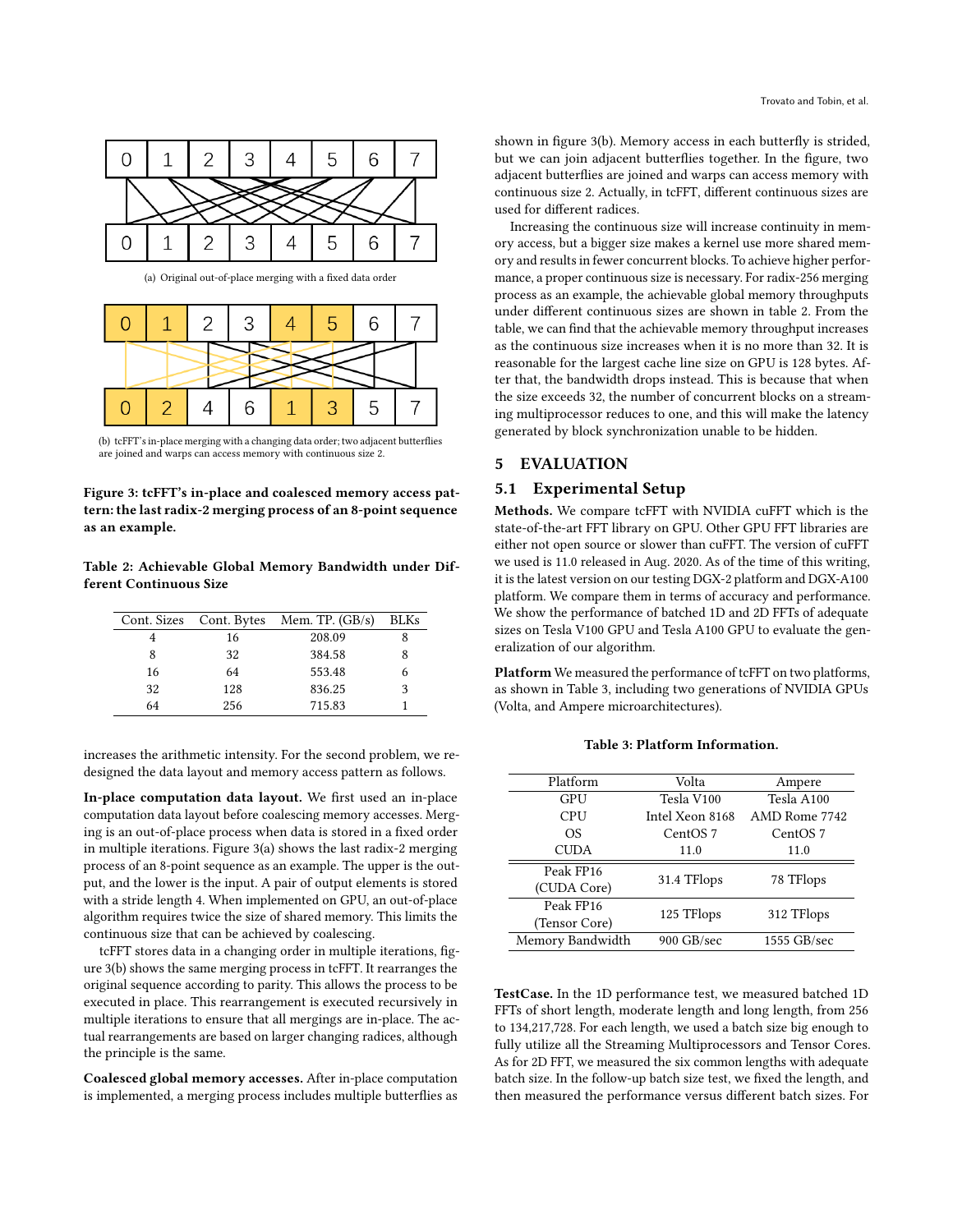all the tests, the input sequences were generated randomly in the interval -1.0 to 1.0.

Performance Metric. In the performance tests, the data are first transferred from CPU to GPU and a plan is created. Then, the execute function are executed thousands of times and the average performance is reported. The time spent on the data transferring and plan creating are not counted, for a plan can be reused during the whole life of real applications. We use radix-2 equivalent Trillion Floating Point Operations per Second (TFLOPS) as the Performance metric, because the total number of calculations depends on the specific radix. It can be calculated with equation [4.](#page-6-0)

<span id="page-6-0"></span>
$$
TFLOPS = \frac{6 \times 2 \times \log_2 N \times N \times N\_Batch \times RepeatingTimes}{TotalTime \times 10^{12}}
$$
 (4)

where N denotes the length of a sequence and N\_Batch denotes the num of sequences.

Precision Metric. tcFFT uses different FFT radices in the divideand-conquer progress from common FFT algorithms, which influences the result to some degree, so we compare the relative error which is defined as equation [5.](#page-6-1)

<span id="page-6-1"></span>
$$
RelativeError(X) = \frac{1}{N} \sum_{i=0}^{N} \left| \frac{X_{double}[i] - X[i]}{x_{double}} \right|
$$
 (5)

where  $X_{double}$  denotes the sequence calculated by the FFTW library in double precision. It is used as the standard result.

## 5.2 Precision

Table [4](#page-6-2) shows the average relative error comparison between our tcFFT and cuFFT in 1D and 2D cases.

## <span id="page-6-2"></span>Table 4: Average relative error of 1D and 2D FFT, comparison between cuFFT and tcFFT

|                                                                                    | $cu$ FFT-1D $tc$ FFT-1D $cu$ FFT-2D $tc$ FFT-2D |  |
|------------------------------------------------------------------------------------|-------------------------------------------------|--|
| Relative Error $1.78 \pm 0.5\%$ $1.76 \pm 0.5\%$ $1.65 \pm 0.1\%$ $1.65 \pm 0.1\%$ |                                                 |  |

tcFFT uses different merging radices from cuFFT, and the calculation processes of the two libraries differ. However, from the table, we can find that comparing with the standard result calculated by double precision FFTW, the error of the two libraries is at the same level. Although in theory, tcFFT uses matrix multiplication as the basic operator, which has better error control. But the complete progress of FFT consists of multiple mergings. It is equivalent to performing multiple matrix multiplications in turn and storing intermediate results in half precision. The storage of intermediate results is the main source of error. This process is similar in our tcFFT and cuFFT.

## 5.3 Overall Speedup

1D FFT. Figure [4\(a\)](#page-7-0) shows the performance comparison between our tcFFT and cuFFT on V100. As shown in the figure, the result can be roughly divided into two parts, bandwidth-bound cases and other cases. In the bandwidth-bound cases, a single sequence is short enough to be completely put into the shared memory and the core merging kernels is simple with no need of block-range thread synchronizations. Calculations can be totally overlap with memory accesses and the performance is mainly limited by the global memory bandwidth. In these cases, the memory throughput of cuFFT is close to the theoretical bandwidth peak, and our tcFFT can reach 96.4% to 97.8% performance of cuFFT. When the FFT size grows, the core merging kernels begin to use thread synchronizations which makes some calculations no longer overlap with memory accesses. In these cases, the time spent on the calculation begins to affect the overall performance and our tcFFT can achieve a minimum 1.84x speedup and an average 1.90x speedup compared with cuFFT. Figure [4\(b\)](#page-7-1) shows the results on A100. The results has the similar pattern to those on V100. In the bandwidth-bound cases, our tcFFT can achieve 96.1% to 99.7% performance of cuFFT. In other cases, it can achieve an average of 1.24x speedup. The benefits on A100 are less than those on V100. One reason is that, compared to V100, A100 has 2.5x half-precision computing power but only a 1.7x global memory bandwidth. As a result, optimized FFT algorithm that resorts to more computing power can only bring less performance gain.

2D FFT. Figure [5\(a\)](#page-7-2) shows the performance of doing FFT of batched 2D sequences on V100. 2D FFT performs 1D FFTs in turn on each dimension of the data. Like cuFFT and FFTW, tcFFT use row-major order to store 2D sequences. This means that the data in the first dimension does not continue in memory and the FFT along this dimension is the main performance factor. When the size of the first dimension is 256, tcFFT is faster than cuFFT by 1.29x on average. And when the first dimension is 512 tcFFT is faster by 3.24x on average. Like long length 1D FFT, mergings along the first dimension require thread synchronizations, so this benefit comes from both improvement in calculation speed and our data arrangement design. Figure [5\(b\)](#page-7-3) shows the results on A100, similar to the situation of 1D FFT, performance improvement brought by tcFFT on A100 is also less than than on V100. However, tcFFT is still faster than cuFFT by 3.03x when the first dimension is 512.

The above results show that, in bandwidth-bound cases, tcFFT can use up almost all the bandwidth. And in non-bandwidth-bound cases, tcFFT can outperform cuFFT by a notable margin across different GPU architectures. This significant benefit comes from the extremely high computation power of Tensor Cores and our novel kernel optimizations.

## 5.4 Analysis

Since similar patterns are shown on V100 and A100, we will focus on the results on V100 in the following analysis.

Benefit of optimizations to Tensor Cores. We extended the programming methods of Tensor Cores with the fragment storage map, gained element-level control over Tensor Core fragments, and used this method to optimize tcFFT. With element-level control, tcFFT can accomplish element-wise multiplication and complex-matrix accesses without use of shared memory. This greatly reduces the latency of these operations. We shows the performance benefits of this optimization in both figure [4](#page-7-4) and figure [5](#page-7-5) with Optimized TC label. From the figures, we can find this optimization brings 1.15x-1.32x speedup.

Benefit of data arrangement redesign. Figure [6\(a\)](#page-7-6) shows the global memory throughput of different size 1D FFTs. In the figure,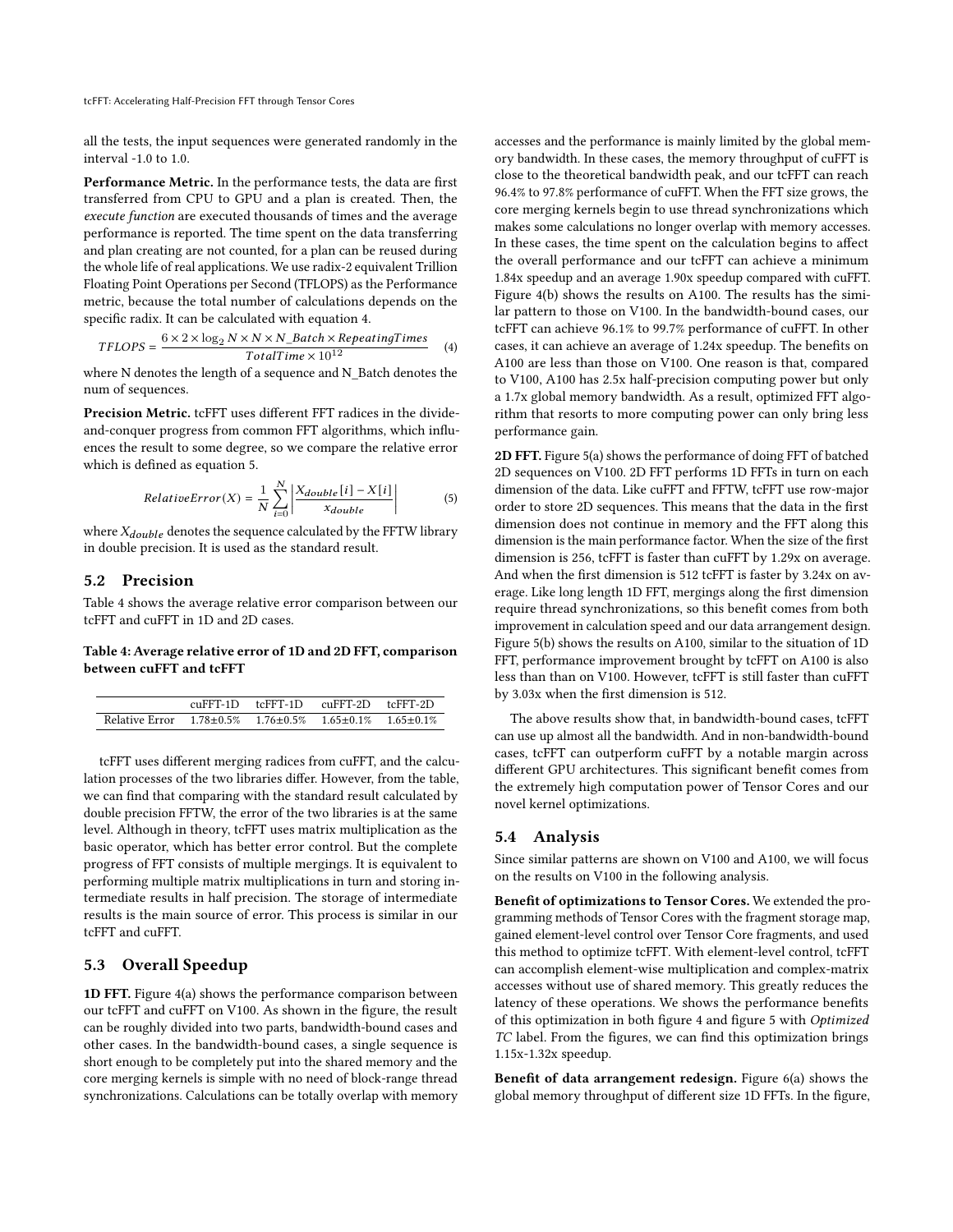<span id="page-7-4"></span><span id="page-7-0"></span>

<span id="page-7-1"></span>

<span id="page-7-5"></span><span id="page-7-2"></span>

<span id="page-7-3"></span>

<span id="page-7-6"></span>

Figure 6: Global memory bandwidth of 1D and 2D FFT of different sizes on V100.

we divide the sizes of 1D FFTs into three parts: short, moderate, and long, according to the required stride lengths of memory accesses. FFTs of larger sizes require longer stride lengths and use merging kernels with less computation overlap, so their memory throughput

<span id="page-7-7"></span>is lower. In short cases, thanks to our redesign of data arrangement and the memory access pattern, the memory throughput of tcFFT is close to the peak global memory bandwidth, and in other cases, tcFFT can outperform cuFFT nearly 2x.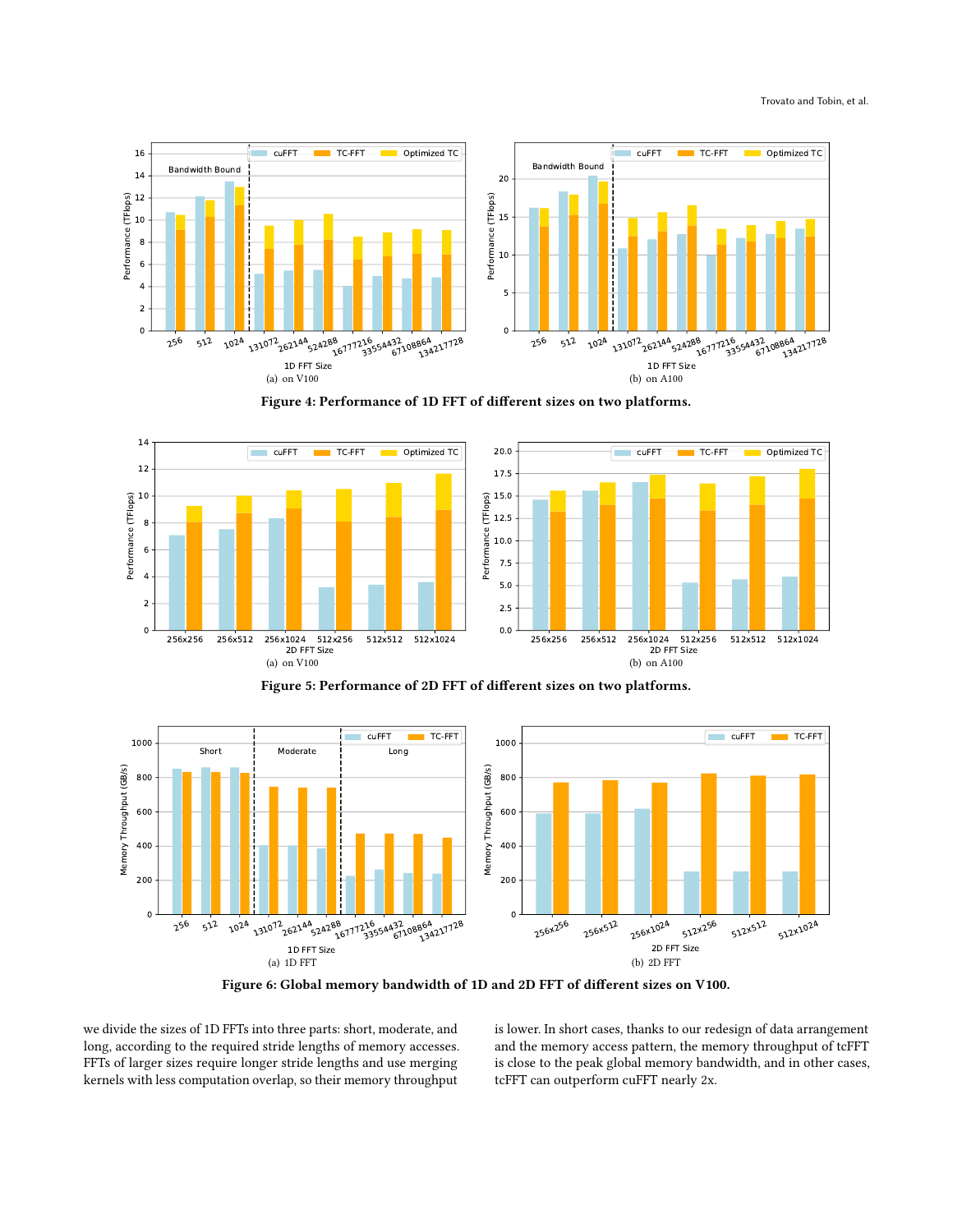#### <span id="page-8-0"></span>tcFFT: Accelerating Half-Precision FFT through Tensor Cores



Figure 7: Performance of 1D and 2D FFT of different batch sizes on V100.

Things are similar in 2D FFT cases. Figure [6\(b\)](#page-7-7) shows the global memory throughput of different size 2D FFTs. The elements in the first dimension of 2D FFTs are scattered in the memory. From the figure, we can find that tcFFT obviously exceeds cuFFT in all the cases and when the size of the first dimension increases the performance of cuFFT drops a lot while that of tcFFT almost remains the same.

Performance of small batch sizes. The performance results above are measured with a batch size big enough to fully utilize the GPU resources. Here we give the performance results of smaller batch sizes. Figure [7\(a\)](#page-8-0) shows the performance comparison between our tcFFT and cuFFT when transforming batched 1D 131072-point sequences. tcFFT is faster than cuFFT when batch size is larger than 4, and the speedup ratio gradually increases. Figure [7\(b\)](#page-8-1) shows the performance of batched 2D  $512 \times 256$  FFTs. tcFFT begins to outperform cuFFT when batch size is 2. This result shows that tcFFT also performs well on small batch sizes.

## 6 RELATED WORK

Accelerating HPC workload through AI-specific hardware, such as Tensor Cores, has attracted many research efforts. This work is broadly related to the researches under three topics:

Utilizing Tensor Cores for dense linear algebra. Some work utilized Tensor Cores to accelerate dense linear algebra in the performance critical steps [\[1,](#page-9-23) [14,](#page-9-24) [21,](#page-9-25) [31\]](#page-9-21). Haidar [\[13\]](#page-9-26) utilized Tensor Cores to accelerate LU factorization which solves a system of equations. EGEMM-TC [\[10\]](#page-9-27) used precision recovery GEMM on Tensor Cores to accelerate some scientific applications. Most of the existing work focused on GEMM, convolution, or other dense linear algebra which meet the primitive of Tensor Cores. In contrast, tcFFT exploits Tensor Cores in FFT which is more challenging to be re-expressed with matrix-matrix operators.

Exploiting Tensor Cores in FFT. Sorna [\[29\]](#page-9-17) and Cheng [\[7\]](#page-9-15) gived the theoretical basis of using Tensor Cores in FFT and their example implementation resorted to cuBlas to utilized Tensor Cores. But the performance of their implementation was far inferior to cuFFT. Durran [\[9\]](#page-9-16) has proposed an optimized 1D FFT algorithm in their poster. Their implementation with Tensor Core WMMA

<span id="page-8-1"></span>APIs outperformed cuFFT and used shared memory to improved the arithmetic intensity, but only on the basic small size 1D FFT. They did not deal with the memory bottleneck caused by the unique memory access pattern of large size or multidimensional FFT, and there is still considerable room for improvement in their method to support FFT's special operations. Different from prior work, our experimental results show that tcFFT can achieve higher performance than cuFFT in 1D and 2D FFT of universal sizes.

Implementing ditributed FFT on Heterogeneous System. Several approaches have been proposed for large size ditributed FFT on heterogeneous systems. Some work, like PFFT [\[27\]](#page-9-28) and P3DFFT [\[26\]](#page-9-29), focused on how to implement distributed FFT in the highly efficient and scalable way. heFFTe [\[2,](#page-9-30) [3\]](#page-9-31) built a multi-node communication model for distributed FFT and achieved more than 2× speedup for the whole FFT computation. Their work focuses on the optimization of communication between computing nodes, and tcFFT can be integrated to accelerate the FFT on each node.

#### 7 CONCLUSION

We design and implement tcFFT which utilizes Tensor Cores to accelerate half-precision FFT in both 1D and 2D forms of various sizes. And we exploit a set of optimizations to efficiently support FFT's special operations and to alleviate memory bottleneck. We evaluate tcFFT and the NVIDIA cuFFT in various sizes and dimensions on the latest two generations of NVIDIA GPUs, V100 and A100. The results show that our tcFFT can outperform cuFFT 1.29x-3.24x and 1.10x-3.03x on the two GPUs, respectively. tcFFT shows a great potential to use this AI-specific hardware to accelerate FFT and the methods of tcFFT can be generalized to higher precision on higher precision Matrix Operation Units.

We have identified three major avenues for future work. First, the current version of tcFFT achieves a significant performance improvement, while it only supports half-precision. Follow-up efforts can be made to support higher precision on higher precision Matrix Operation Units; Second, tcFFT has no consideration of precision recovery. We will try to introduce some precision recovery algorithms to improve the precision of tcFFT on low precision Matrix Operation Units; Finally, as tcFFT can provide a significant speedup,